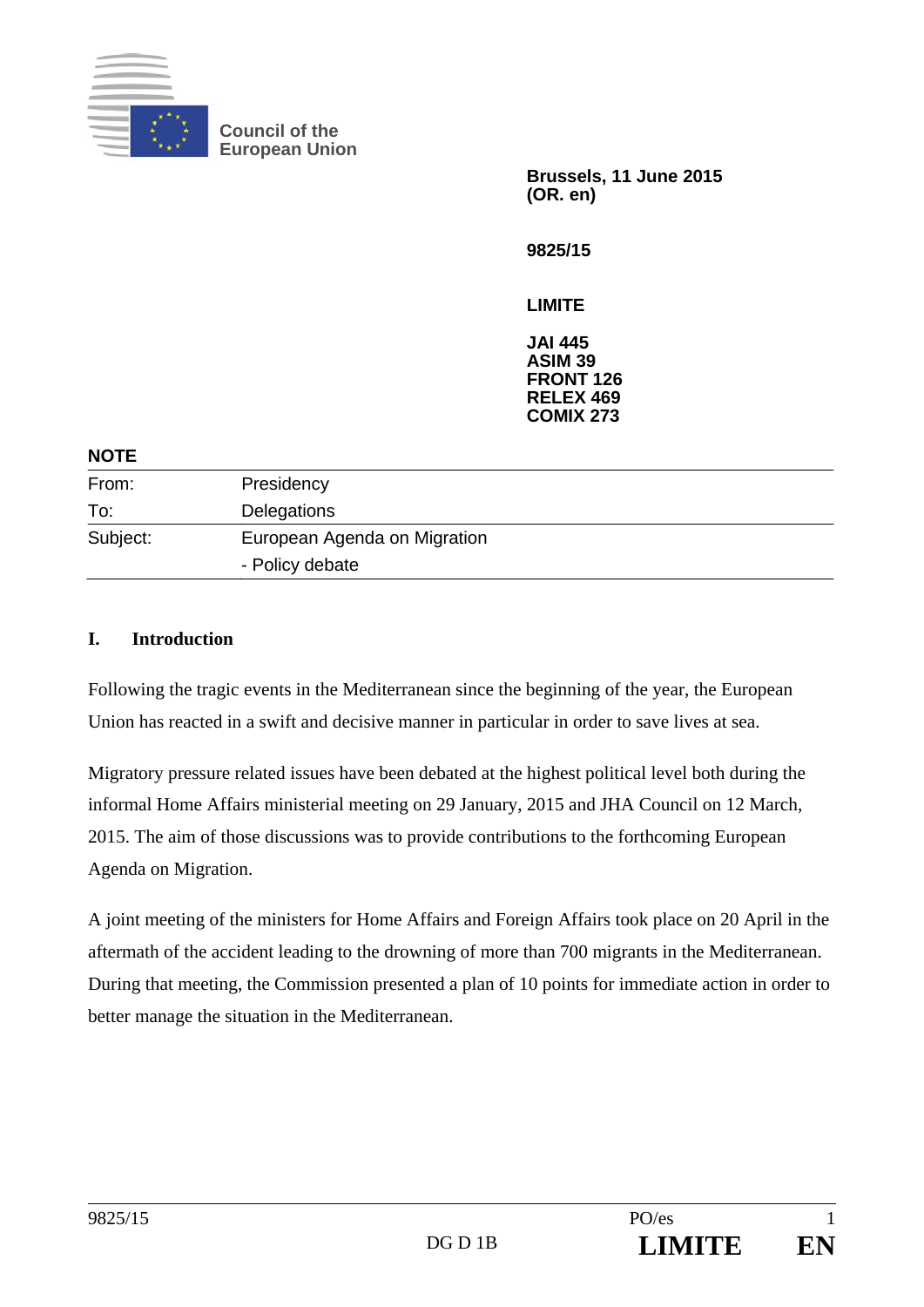The European Council convened a special meeting on 23 April, 2015 and adopted a statement with a view to mobilising all efforts at the EU disposal.

The Presidency and the Commission with the European External Action Service prepared a roadmap within a week in order to implement short term measures to prevent further loss of lives. The state of play regarding measures it contains is regularly updated. The revised version of the roadmap will be presented to the European Council meeting on 25-26 June, 2015.

As already foreseen and in order to further react to the above-mentioned tragic situation, the Commission advanced the presentation of the European Agenda on Migration on 13 May, 2015.

The Agenda not only identifies some urgent initiatives under "Immediate Action" but also builds on four pillars as a basis for a comprehensive European migration policy:

- ‐ Reducing incentives for irregular migration;
- ‐ Border management;
- ‐ Strong common asylum policy;
- ‐ New policy on legal migration.

The Agenda is accompanied by a package of implementing measures adopted by the Commission on 27 May, 2015. It includes proposals for relocation and resettlement, as well as an Action Plan against migrant smuggling, and proposals in order to improve the fulfilment of the fingerprinting obligations according to the Eurodac Regulation.

## **II. Discussions on the Migration Agenda**

The Latvian Presidency attaches a great importance to the migratory pressure related issues. Therefore, it has organized extensive and in-depth debates both on the general principles and specific measures at strategic and expert level since the presentation of the Commission's communication and of the implementing package.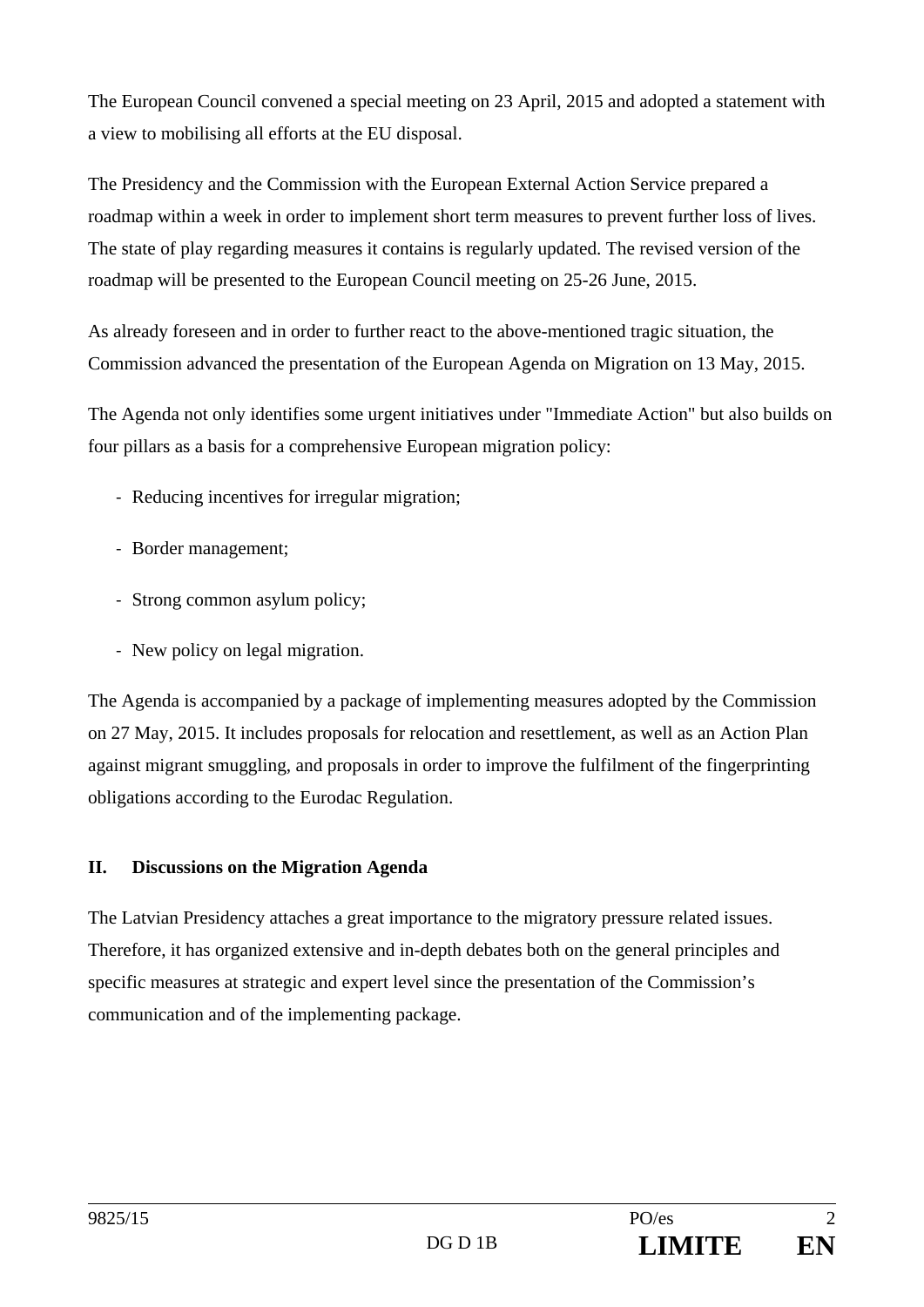Following the presentation of the Migration Agenda on 13 May, COREPER II had a first exchange of views followed by more in-depth discussions among JHA Counsellors on 22 May. In similar vein, the implementation package was discussed at COREPER II on 27 May. On 5 June SCIFA had thorough discussions on both the Migration Agenda and the implementation package.

These discussions showed broad support to the Migration Agenda proposed by the Commission. In general Member States agree with the structure of the Agenda and its main elements consisting of short and midterm actions. The four pillars combined with the immediate actions and the implementing measures have been considered as a good basis for developing a comprehensive and sustainable system of migration management.

There is wide consensus with regard to the need to further cooperate with third countries since both the root causes of and solutions to migration related issues can be sought there. In order to ensure a genuinely comprehensive approach, some Member States have suggested to strengthen the links with the Internal Security Strategy and measures proposed therein.

Some concerns have also been expressed relating to the geographical balance of the proposed Agenda and its accompanying measures. Some Member States suggested that the above measures would not provide sufficient relief in crisis situations if they were to occur at the EU external land borders.

Member States support the initiatives to reduce the incentives to irregular migration. In particular, the fight against human smuggling and trafficking has been considered as an indispensable action in order to achieve that goal.

The need to improve the efficiency of EU return and readmission policy has also been highlighted as an essential part of a credible migration management system. In this regard, some Member States have called on the Commission to propose more ambitious and innovative measures in this area.

With regard to border management, Member States welcomed the proposals to reinforce Frontex role and capacity and urged the Commission to revise the legislative proposals on Smart Borders. A few Member States have questioned the proposed Union Standard for border management.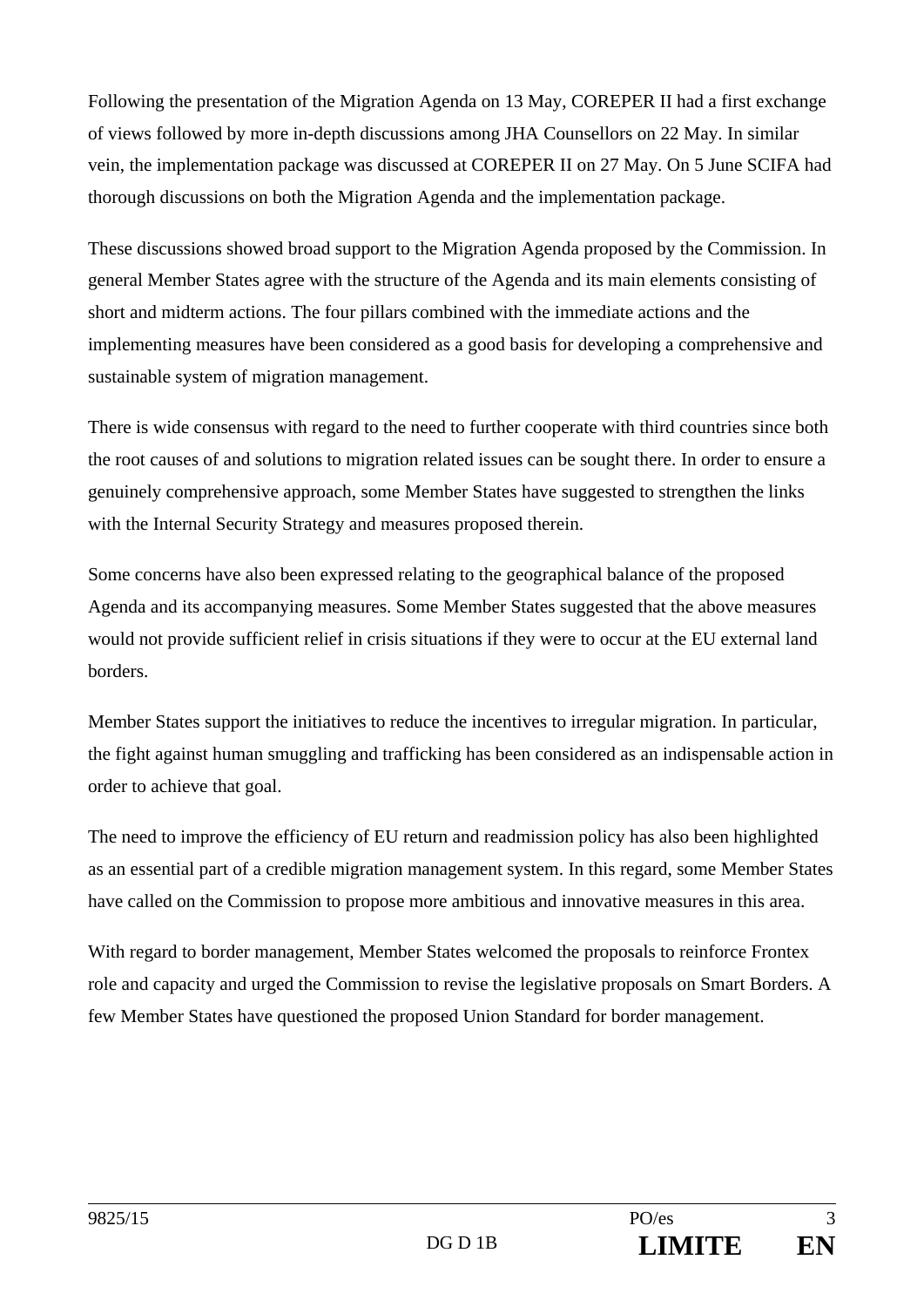With a view to establishing a strong asylum policy, Member States agree that the full implementation of the adopted acquis in this field and its evaluation should take place before a possible revision of the Dublin Regulation (already in 2016).

One of the most discussed issues during the debates, so far, concerns the Commission's proposals that directly involve the implementation of the principle of solidarity and fair sharing of responsibility, with some Member States advocating a more equitable balance between the two principles.

In particular, Member States' views differ on the proposed concept of relocation in order to respond to high volumes of arrivals that includes temporary scheme for persons in need of international national protection.

Firstly, at this stage, Members States have expressed diverging views on the binding nature of the burden sharing among Member States. Secondly, some Member States questioned the distribution key proposed by the Commission, and in particular the objectivity of the proposed criteria.

The total number of persons to be relocated, the available funding, and the capacity of the Member States' structures to deal with relocation were equally questioned.

However, there is a common understanding of the need to establish a mechanism that would provide support for the Member States under particular migratory pressure, including options for emergency relocation. It should be recalled that in the Statement of 23 April the Heads of State and Government committed to "*consider options for organising emergency relocation between all Member States on a voluntary basis"*. Some Member States have called for the urgent adoption of the proposed measure and its implementation as soon as possible as suggested by the Commission.

In the area of legal migration Member States have supported the expected modernization of the Blue Card Directive. However, some concerns aimed at safeguarding national competences in this area have been voiced by Member States.